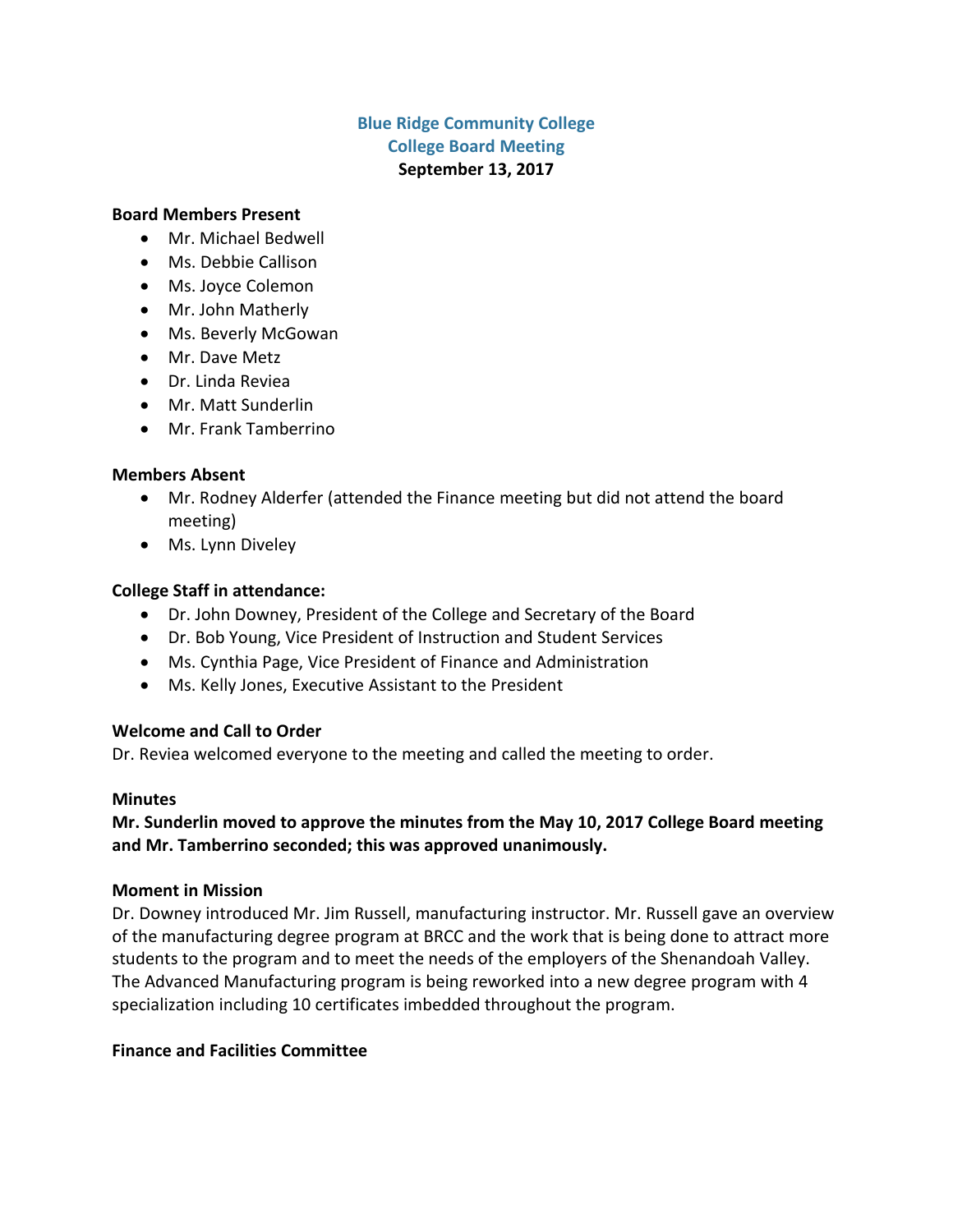#### **Local Funds Financial Report**

Ms. Page presented the local funds financial results for the fiscal year ended June 30, 2017. Ms. Page noted that the construction fund balance is for the college's commitments for the parking deck and Bioscience building. The parking deck funds will be expended this year, and the Bioscience spending will begin next year. The Bioscience building is scheduled to begin after the parking deck is completed. Ms. Page pointed out that the fund balance of the Rec Center is now slightly more than \$2million. The goal of the finance committee is to have a reserve fund in the Rec Center that would be sufficient to pay for future renovation needs. The committee discussed what a sufficient reserve would be; Mr. Matherly offered to provide some guidelines. **Ms. Page reported that the committee recommended these reports for approval and to be filed for audit; this was approved unanimously.**

Ms. Page presented the local funds financial results for the month of July for the current fiscal year. **Ms. Page reported that this was recommended from committee for approval and to be filed for audit; this was approved unanimously.**

### **Facilities Projects Update**

Ms. Page reviewed the status of construction projects. Parking deck –Currently the project is 17 days behind schedule and the college has asked S.B. Ballard, the construction company, for a recovery plan.

Bioscience Building – Ms. Page reported that Kjellstrom and Lee had been selected for the Bioscience construction project. The kick off meeting was held May 30. She also reported that SFCS submitted the design for the Bioscience building as a "Work In Progress" to the American School & University Architectural Portfolio and it won one of five Outstanding Design Awards.

### **Curriculum and Student Affairs Committee**

Mr. Tamberrino reported that the following items were information items now, more information will be coming forth in the future for curriculum approval.

Math redesign-Faculty across the VCCS are working together to redesign/align math courses across the VCCS.

Nursing curriculum is being redesigned across the VCCS.

EMS training- The regional EMS council is not able to offer EMS training so they are working with BRCC to offer EMS training starting next Fall.

Associate of Fine Arts-BRCC is still working with the VCCS on the Fine Arts program.

Associate in Manufacturing-is going to the state board later in September.

Automotive-is currently a diploma program, looking at updating it to a degree with certificates imbedded.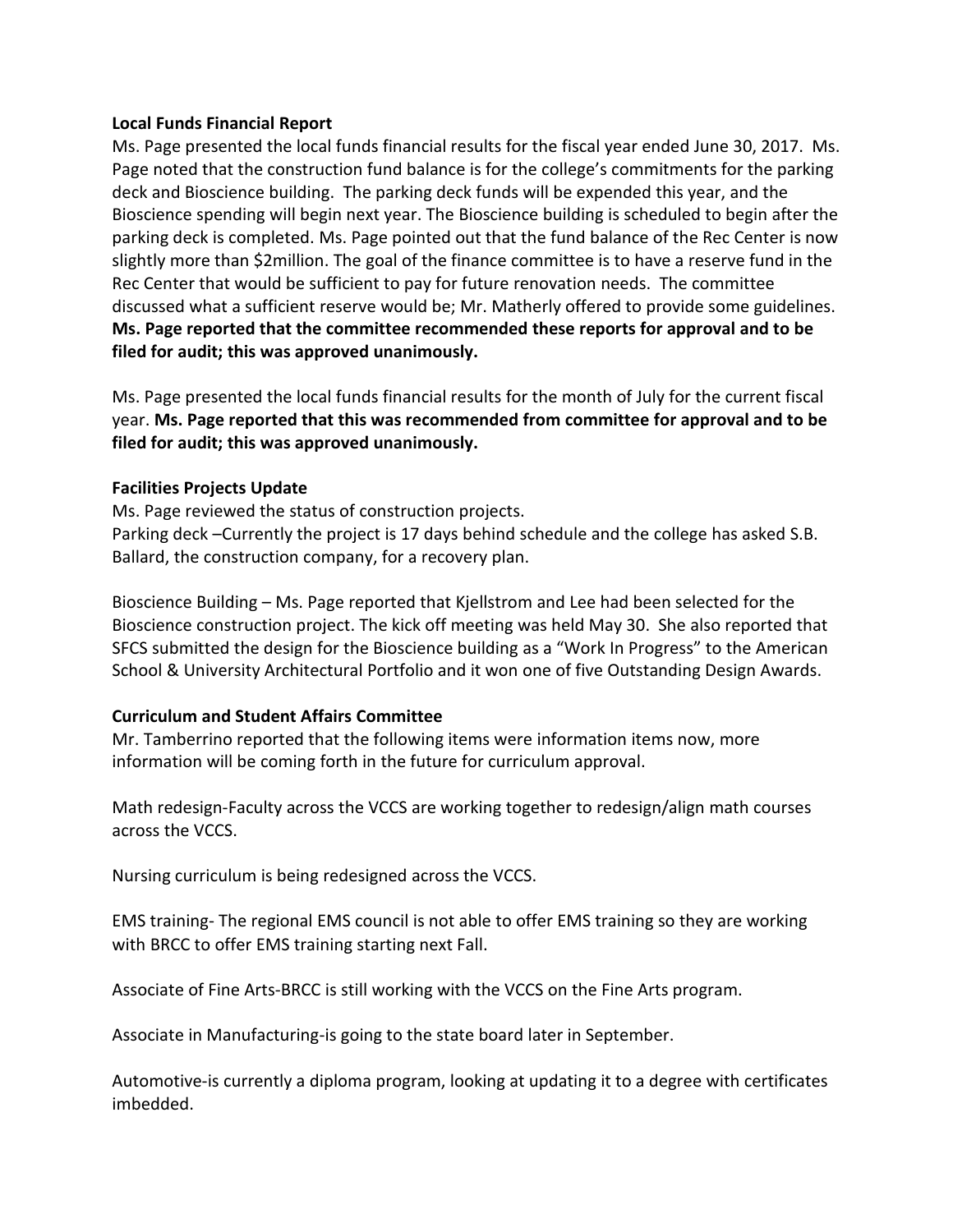#### **Personnel Report**

Ms. Page gave a summary of the personnel report on page 34.

### **Enrollment**

Dr. Young distributed and reviewed the enrollment report noting that enrollment is down about 3% from this time last year; the VCCS average is down about 6-7%.

Dr. Downey reported that the Chancellor has been very concerned about statewide decreased enrollment so to try to alleviate it he has convened a statewide committee to focus on ways to increase enrollment. Bridget Baylor, BRCC Public Relations Director, is on the committee.

### **Educational Foundation**

Ms. Kiger was unable to attend so Dr. Downey reviewed the Foundation Reports starting on page 37.

Dr. Downey noted that the annual fund goal of \$125,000 was surpassed this year for the first time. Dr. Downey thanked the board for their support at 100% as it continues to be very important in showing the community that the board supports the college's mission.

### **New Business**

Bill HR431 was passed in the General Assembly this year which specifically prohibits the restriction of free speech on college campuses.

### **Conflict of Interest**

The College Board members were asked to sign a current conflict of interest statement and return them to Kelly before leaving.

# **President's Goals**

The President's Goals/Institutional Priorities were distributed in the board materials to the board prior to the meeting.

**Mr. Tamberrino recommended the goals be approved and Ms. Colemon seconded; this was approved unanimously.**

# **President's Report**

Dr. Downey distributed and reviewed a section of the JLARC report on the Community College System that was made available September 11, 2017.

Dr. Downey reported that the college has budgeted for 6% down this year but it looks like enrollment will be down about 4%.

# Dr. Downey is serving on the Go Va board.

Dr. Downey reviewed the calendar of events reminding everyone of the 50<sup>th</sup> anniversary celebration this Friday, September 22 on campus and the Gala at Cross Keys Vineyard on Saturday, September 23.